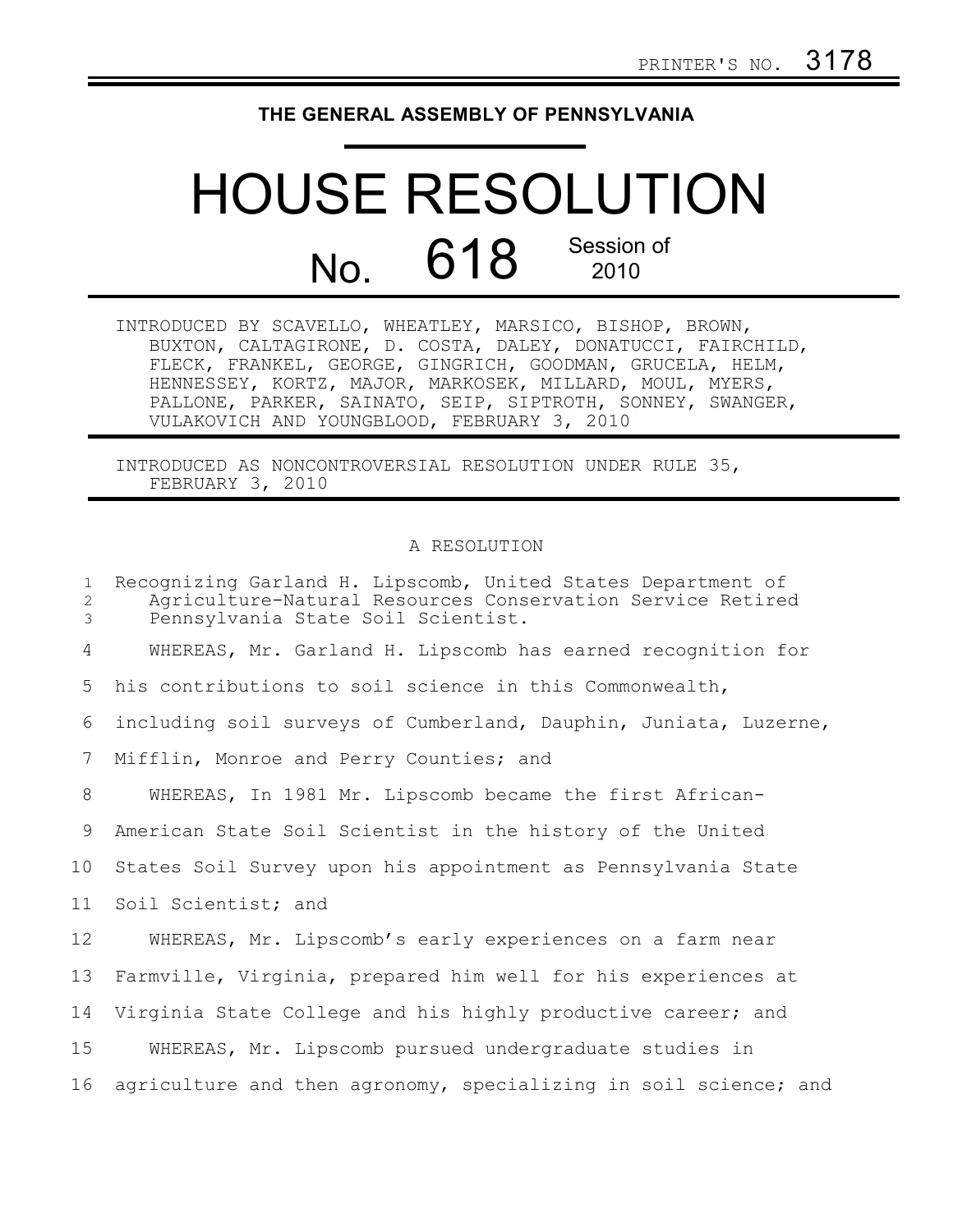WHEREAS, After his 1963 graduation Mr. Lipscomb worked briefly in eastern Montana as part of a mobile team for the Bureau of Recreation of the United States Department of the Interior; and 1 2 3 4

WHEREAS, Mr. Lipscomb began working on soil surveys and soil survey publications in this Commonwealth in December 1964, when he joined the Dauphin County work unit of the Soil Conservation Service, now the Natural Resources Conservation Service; and WHEREAS, Mr. Lipscomb moved to the Cumberland County unit in June 1965; and 5 6 7 8 9 10

WHEREAS, From February 1966 through the 1974 survey completion, Mr. Lipscomb was Party Leader for the Monroe County unit; and 11 12 13

WHEREAS, Joining the State Office as Assistant State Soil Scientist in July 1974, Mr. Lipscomb assisted with field program appraisals and contributed to or managed soil survey manuscripts; and 14 15 16 17

WHEREAS, Mr. Lipscomb served as State Soil Scientist from 1981 until his retirement in March 1994; and 18 19

WHEREAS, Throughout his career Mr. Lipscomb worked cooperatively with the College of Agricultural Sciences of The Pennsylvania State University, the Department of Environmental Resources, the Department of Agriculture and the State Conservation Commission; and 20 21 22 23 24

WHEREAS, The House of Representatives respectfully honors Mr. Lipscomb's status as the first African-American Soil Scientist in our nation and expresses sincere gratitude for his distinguished work on behalf of our Commonwealth; therefore be it 25 26 27 28 29

RESOLVED, That the House of Representatives recognize Garland 20100HR0618PN3178 - 2 -30